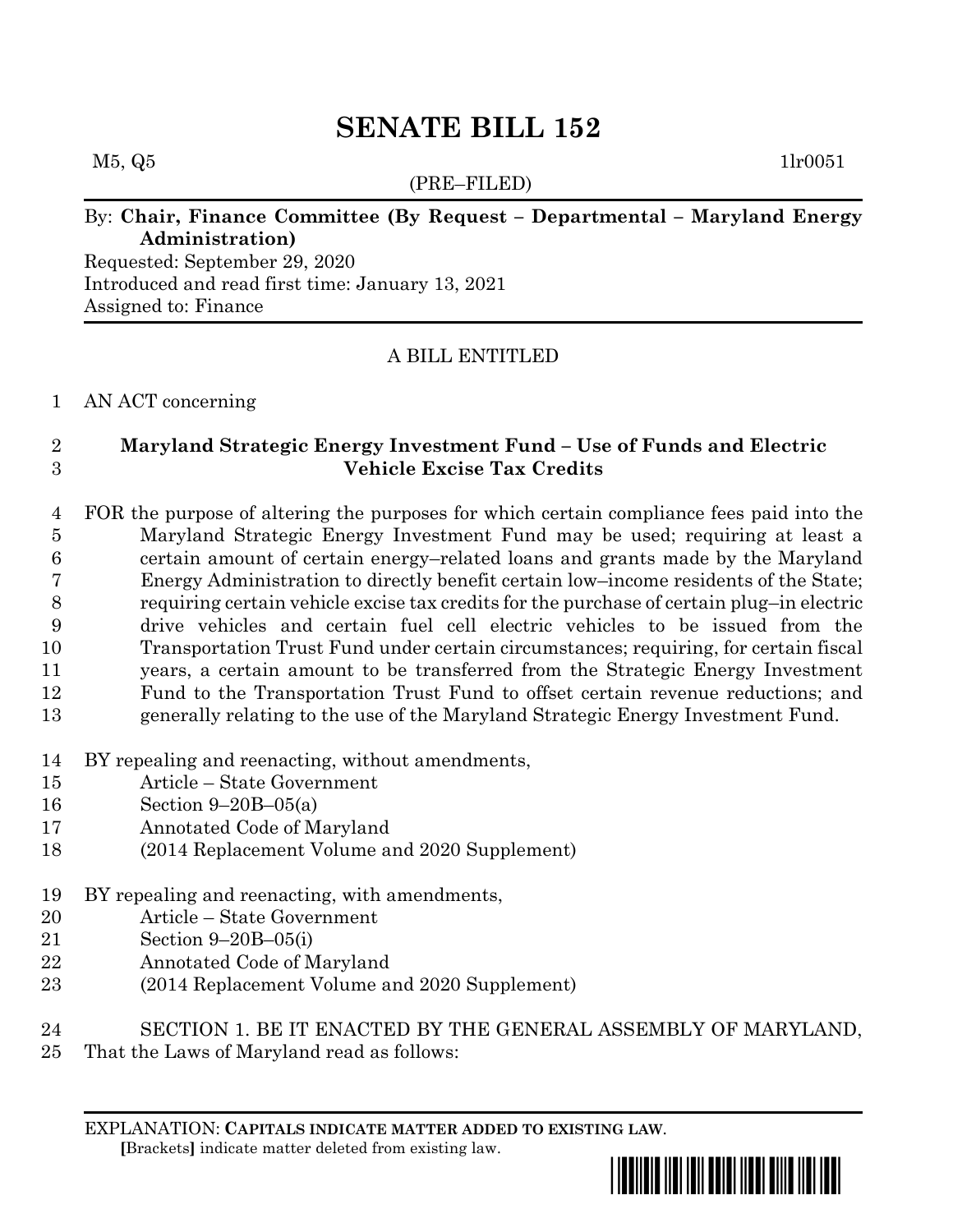|                                 | $\sqrt{2}$<br><b>SENATE BILL 152</b>                                                                                                                                                                                                                                                                                                                                      |
|---------------------------------|---------------------------------------------------------------------------------------------------------------------------------------------------------------------------------------------------------------------------------------------------------------------------------------------------------------------------------------------------------------------------|
| $\mathbf{1}$                    | <b>Article - State Government</b>                                                                                                                                                                                                                                                                                                                                         |
| $\overline{2}$                  | $9 - 20B - 05$ .                                                                                                                                                                                                                                                                                                                                                          |
| $\boldsymbol{3}$                | There is a Maryland Strategic Energy Investment Fund.<br>(a)                                                                                                                                                                                                                                                                                                              |
| 4<br>$\overline{5}$             | In this subsection, "low-income" means having an annual household<br>(1)<br>(i)<br>income that is at or below 175% of the federal poverty level.                                                                                                                                                                                                                          |
| $\boldsymbol{6}$<br>7<br>8<br>9 | [Except as provided in paragraph (3) of this subsection, compliance]<br>(2)<br><b>COMPLIANCE</b> fees paid under $\S$ 7–705(b) of the Public Utilities Article may be used only<br>It to make loans and grants to support the creation of new Tier 1 renewable energy sources<br>in the State that are owned by or directly benefit low-income residents of the State]:   |
| 10<br>11<br>12<br>13            | (I)<br><b>TO</b><br><b>PROVIDE</b><br><b>SUPPLEMENTAL</b><br><b>FUNDING</b><br><b>FOR</b><br>VEHICLES,<br><b>ZERO-EMISSION</b><br><b>ZERO-EMISSION</b><br><b>VEHICLE</b><br><b>INFRASTRUCTURE</b><br>PROGRAMS, AND OTHER TRANSPORTATION SECTOR GREENHOUSE GAS REDUCTION<br>AND CARBON REDUCTION EFFORTS; AND                                                              |
| 14<br>15<br>16<br>17<br>18      | SUBJECT TO PARAGRAPH (3) OF THIS SUBSECTION, TO<br>(II)<br>MAKE ENERGY-RELATED LOANS AND GRANTS, INCLUDING SUPPORT FOR ENERGY<br>EFFICIENCY MEASURES, SOLAR RENEWABLES, ENERGY STORAGE, AND OTHER TIER<br>1 RENEWABLES, THAT DIRECTLY BENEFIT LOW- TO MODERATE-INCOME RESIDENTS<br>OF THE STATE.                                                                          |
| 19<br>20<br>21<br>22            | Compliance fees paid under § 7-705(b)(2)(i)2 of the Public Utilities<br>$\Gamma(3)$<br>Article shall be accounted for separately within the Fund and may be used only to make<br>loans and grants to support the creation of new solar energy sources in the State that are<br>owned by or directly benefit low-income residents of the State.                            |
| 23<br>24<br>25                  | EACH FISCAL YEAR, AT LEAST 50% OF THE ENERGY-RELATED<br>(3)<br>LOANS AND GRANTS MADE UNDER PARAGRAPH (2)(II) OF THIS SUBSECTION SHALL<br>DIRECTLY BENEFIT LOW-INCOME RESIDENTS OF THE STATE.                                                                                                                                                                              |
| 26                              | SECTION 2. AND BE IT FURTHER ENACTED, That:                                                                                                                                                                                                                                                                                                                               |
| $27\,$<br>28<br>29<br>30        | If an eligible application for a vehicle excise tax credit for a qualified plug-in<br>(a)<br>electric drive vehicle or fuel cell vehicle under § 13–815 of the Transportation Article was<br>submitted before January 1, 2021, the credit shall be issued from the Transportation Trust<br>Fund established under $\S 3-216$ of the Transportation Article.               |
| $31\,$<br>32<br>33<br>34        | Notwithstanding any other provision of law, for fiscal years 2022 and 2023,<br>(b)<br>the lesser of \$4,000,000 or the actual total amount of credits allowed against the excise tax<br>and issued under subsection (a) of this section shall be transferred from the Strategic<br>Energy Investment Fund established under $\S 9-20B-05$ of the State Government Article |
|                                 |                                                                                                                                                                                                                                                                                                                                                                           |